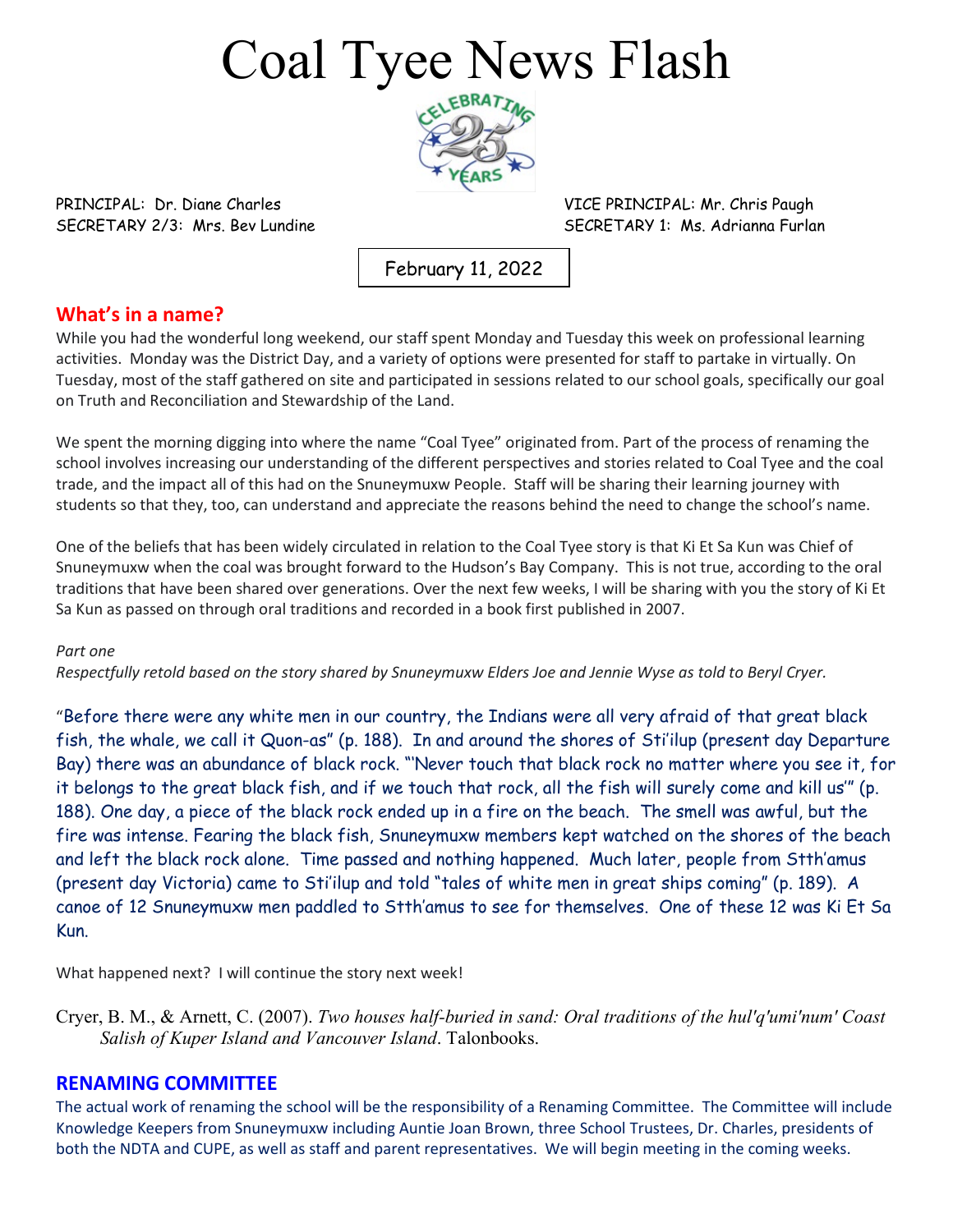#### **WHAT A DIFFERENCE IN A WEEK!**



Look closely and you will see quite a change from last week! The pea shoots are the most amazing, but the lettuce (which is half of the containers) is looking really promising as well. Students will begin having planting stations to work with in their classrooms. We have two different setups – lights and mini greenhouses – that will be rotated through classes before and after Spring Break.

#### **REPORT CARDS**

Today is Report Card day! You should have received a minimum of two emails from your child's teacher – one with the progress report and the other with a document called, "Learning at a Glance". Together, these documents reflect the learning that has been introduced in the first half of the year. In keeping with a reporting shift implemented several years ago, teachers use the Provincial Proficiency Scale to indicate student achievement in relation to the widely held grade level standards for this time in the school year. I shared this diagram last year – it is a great visual to help explain what the different levels mean.

#### **Developing Proficient Extending Emerging** When we are a new driver, before As a newly licenced driver, we can Drivers demonstrate proficiency by Some drivers use skills in a variety we get behind the wheel, we need drive independently and more showing an accumulation of skills of increasingly more complex to learn the basic rules of the road competently, but with some that allows them to drive with ease contexts, with different vehicles, requiring significant support and restrictions and further practice. and confidence in a variety of and possibly exploring different Support can still be helpful. contexts. Sometimes we ask for terrain and weather. supervision. These guidance. contexts may require consultation.

Students with IEPs or AIPs will be receiving additional reports, also by email.

**erase** EXPECT RESPECT &

<https://www2.gov.bc.ca/gov/content/erase>



### **CHILD GOING TO BE AWAY?**

Email [Info.ct@sd68.bc.ca](mailto:Info.ct@sd68.bc.ca) or call us at 250-729-0450.

# **CALENDAR UPDATES**

- $\triangleright$  February 21 Family Day
- $\triangleright$  February 23 Pink Shirt Day
- $\triangleright$  February 23 Fun Lunch Day White Spot!
- $\triangleright$  March 11 Last day before Spring Break!